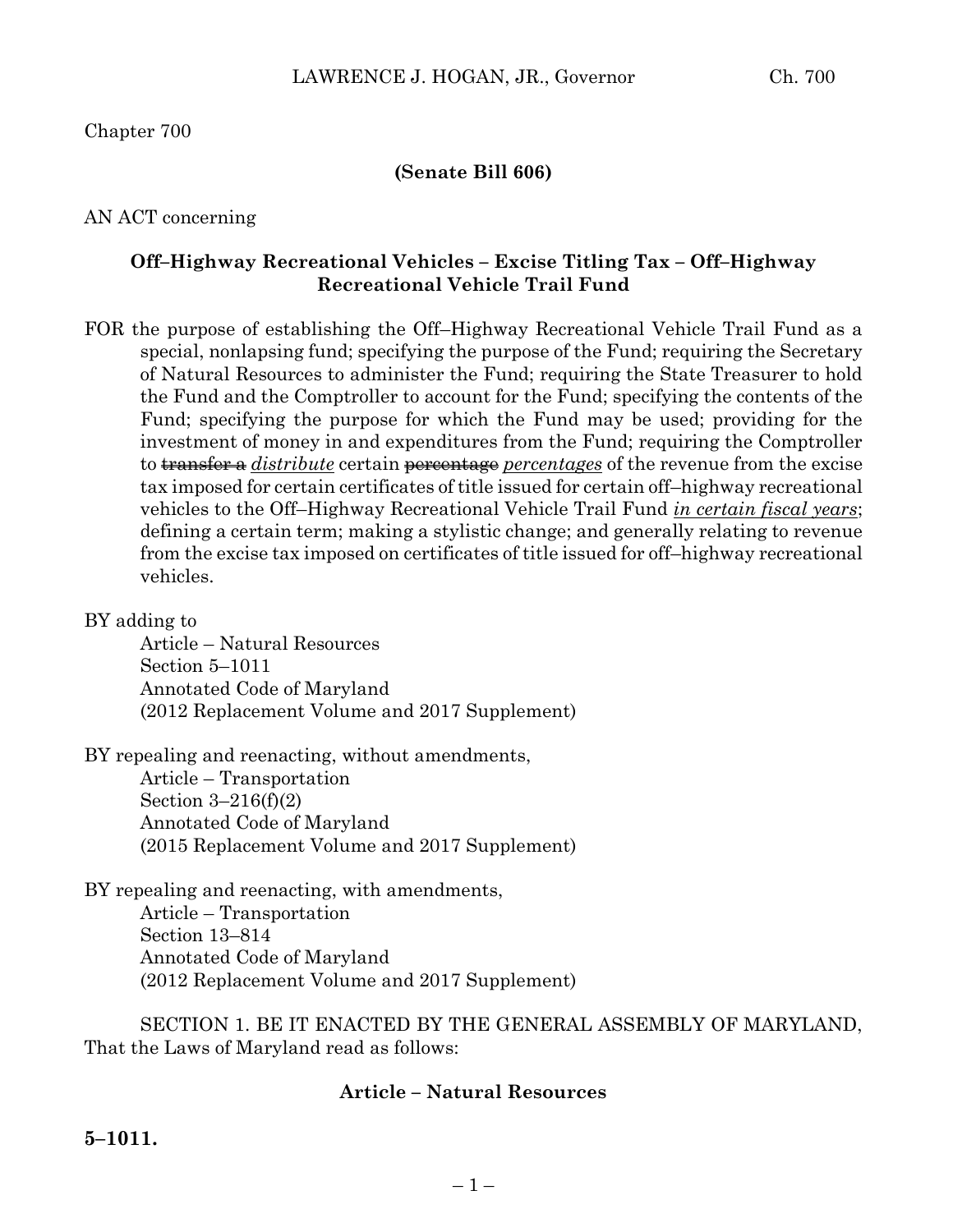**(A) IN THIS SECTION, "FUND" MEANS THE OFF–HIGHWAY RECREATIONAL VEHICLE TRAIL FUND.**

**(B) THERE IS AN OFF–HIGHWAY RECREATIONAL VEHICLE TRAIL FUND.**

**(C) THE PURPOSE OF THE FUND IS TO MAINTAIN AND CONSTRUCT TRAILS FOR OFF–HIGHWAY RECREATIONAL VEHICLES.**

**(D) THE SECRETARY SHALL ADMINISTER THE FUND.**

**(E) (1) THE FUND IS A SPECIAL, NONLAPSING FUND THAT IS NOT SUBJECT TO § 7–302 OF THE STATE FINANCE AND PROCUREMENT ARTICLE.**

**(2) THE STATE TREASURER SHALL HOLD THE FUND SEPARATELY, AND THE COMPTROLLER SHALL ACCOUNT FOR THE FUND.**

**(F) THE FUND CONSISTS OF:**

**(1) REVENUE DISTRIBUTED TO THE FUND UNDER § 13–814(B) OF THE TRANSPORTATION ARTICLE;**

**(2) MONEY APPROPRIATED IN THE STATE BUDGET FOR THE FUND; AND**

**(3) ANY OTHER MONEY FROM ANY OTHER SOURCE ACCEPTED FOR THE BENEFIT OF THE FUND.**

**(G) THE FUND MAY BE USED ONLY TO MAINTAIN AND CONSTRUCT TRAILS FOR OFF–HIGHWAY RECREATIONAL VEHICLES ON LAND THAT IS OWNED OR LEASED BY THE DEPARTMENT.:**

**(1) MAINTAIN TRAILS FOR OFF–HIGHWAY RECREATIONAL VEHICLES ON STATE PARK LAND THAT WAS PURCHASED OR LEASED BY THE DEPARTMENT BEFORE JANUARY 1, 2017;**

**(2) MAINTAIN AND CONSTRUCT TRAILS FOR OFF–HIGHWAY RECREATIONAL VEHICLES ON STATE PARK LAND THAT IS PURCHASED OR LEASED BY THE DEPARTMENT ON OR AFTER JANUARY 1, 2017; AND**

**(3) MAINTAIN AND CONSTRUCT TRAILS FOR OFF–HIGHWAY RECREATIONAL VEHICLES ON ANY LAND THAT IS NOT STATE PARK LAND THAT IS PURCHASED OR LEASED BY THE DEPARTMENT.**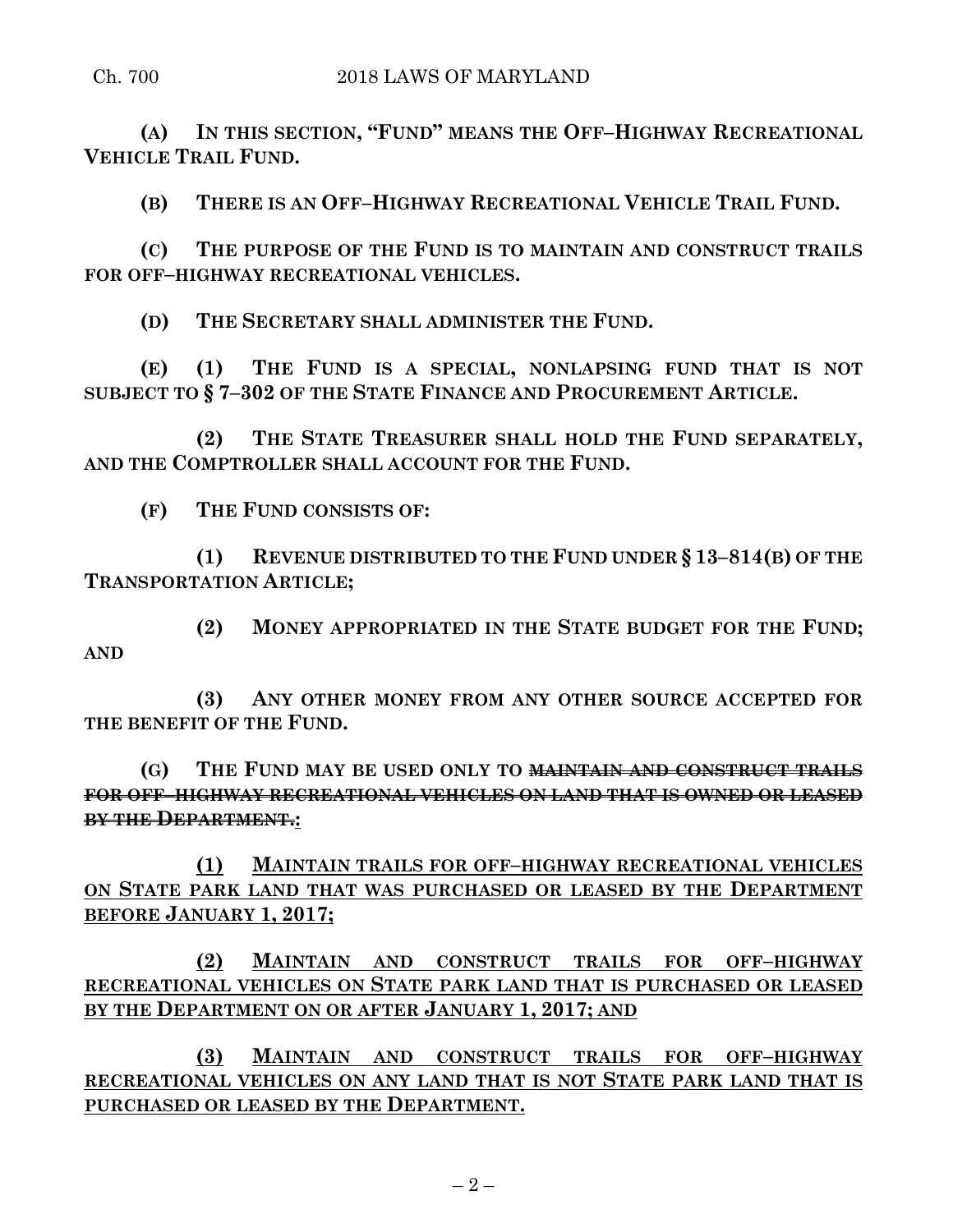**(H) (1) THE STATE TREASURER SHALL INVEST THE MONEY OF THE FUND IN THE SAME MANNER AS OTHER STATE MONEY MAY BE INVESTED.**

**(2) ANY INTEREST EARNINGS OF THE FUND SHALL BE CREDITED TO THE GENERAL FUND OF THE STATE.**

**(I) EXPENDITURES FROM THE FUND MAY BE MADE ONLY IN ACCORDANCE WITH THE STATE BUDGET.**

**(J) MONEY EXPENDED FROM THE FUND FOR MAINTAINING AND CONSTRUCTING TRAILS FOR OFF–HIGHWAY RECREATIONAL VEHICLES IS SUPPLEMENTAL TO AND IS NOT INTENDED TO TAKE THE PLACE OF FUNDING THAT OTHERWISE WOULD BE APPROPRIATED FOR MAINTAINING AND CONSTRUCTING TRAILS FOR OFF–HIGHWAY RECREATIONAL VEHICLES.**

## **Article – Transportation**

3–216.

(f) (2) Except as provided in paragraphs (3) and (6) of this subsection, no part of the Transportation Trust Fund may be transferred or diverted to a special fund of the State, unless approved by the General Assembly through legislation passed by a three–fifths majority vote of the full standing committee assigned the legislation in each of the two Houses of the General Assembly and enacted into law. No part of the Transportation Trust Fund may be transferred or diverted to a special fund of the State pursuant to the provisions of § 7–209(e)(2) of the State Finance and Procurement Article, unless the requirements of this paragraph have been satisfied.

13–814.

**(A) [**Money**] EXCEPT AS PROVIDED IN SUBSECTION (B) OF THIS SECTION, MONEY** collected under this part shall be deposited in the State Treasury and accounted for on the records of the **[**State**]** Comptroller and transferred to the Transportation Trust Fund.

**(B) THE COMPTROLLER SHALL TRANSFER 0.5% 50% OF** *OF* **THE REVENUE FROM THE EXCISE TAX IMPOSED FOR EACH CERTIFICATE OF TITLE ISSUED FOR AN OFF–HIGHWAY RECREATIONAL VEHICLE UNDER § 13–809 OF THIS SUBTITLE***, THE COMPTROLLER SHALL DISTRIBUTE* **TO THE OFF–HIGHWAY RECREATIONAL VEHICLE TRAIL FUND ESTABLISHED UNDER § 5–1011 OF THE NATURAL RESOURCES ARTICLE***:*

*(1) 25% IN FISCAL YEAR 2019; AND*

*(2) 50% IN FISCAL YEAR 2020 AND EACH YEAR THEREAFTER***.**